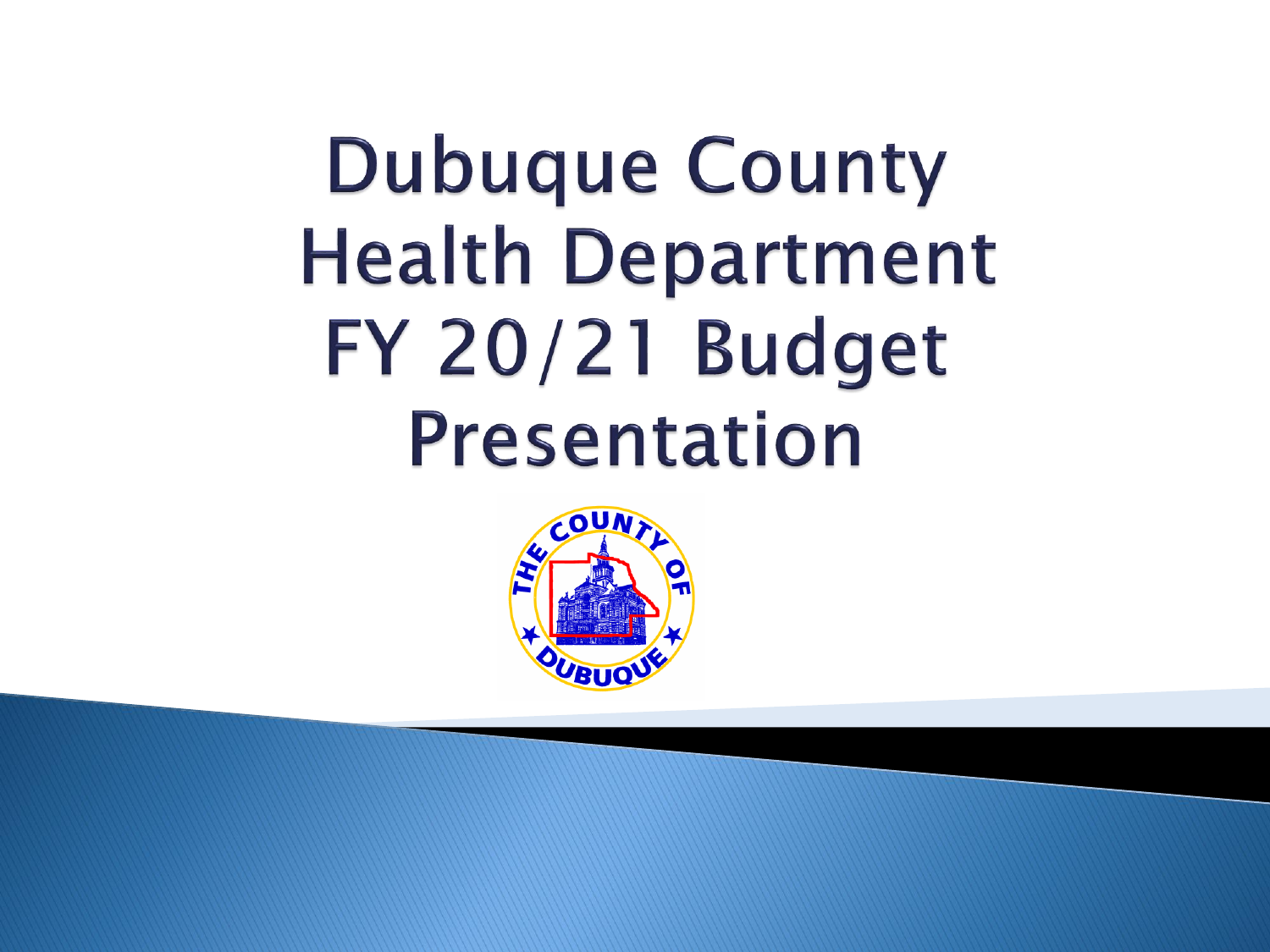## **Mission Statement**

**The Common Street, Inc., and Inc., and Inc., and Inc., and Inc., and Inc., and Inc., and Inc., and Inc., and** 

- The mission of the Dubuque County Health Department is to protect, promote, and enhance the health and wellbeing of all people and the environment in Dubuque County through:
- Assessment of the community and environmental health status, policy.
- Development and assurance that public health needs are met.
- Cultivation of knowledge and behavior conducive to healthy lifestyles.
- ▶ Focus of resources toward prevention and early intervention.
- **Leadership and collaboration with other agencies.**
- ▶ The overall goal of public health is "healthy people in healthy communities".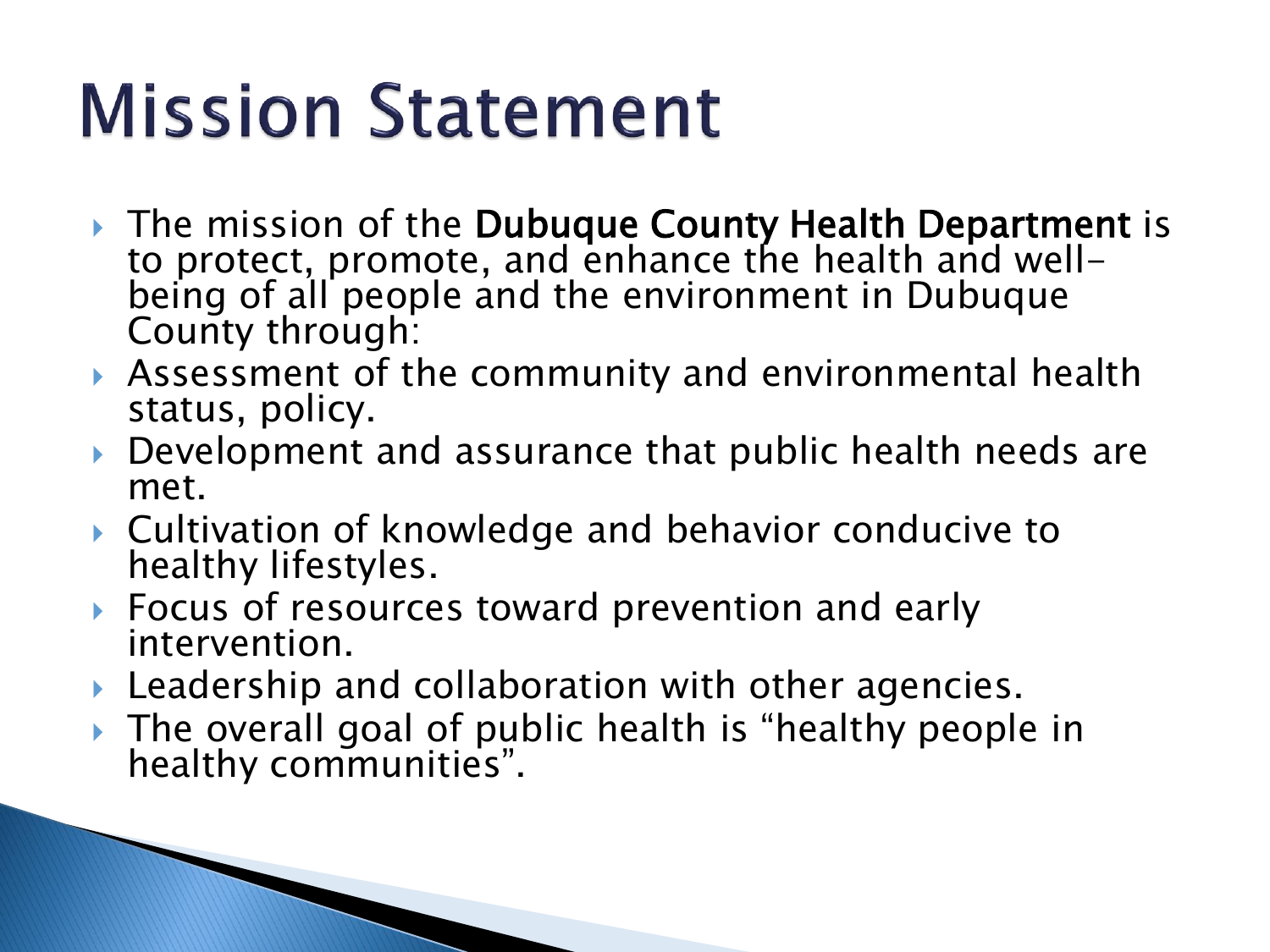# **Guiding Principles**

- We strive for INNOVATION and CONTINUOUS IMPROVEMENT in our activities to promote and protect the health of Dubuque County residents.
- Our activities reflect a POPULATION HEALTH approach that considers the MULTIPLE DETERMINANTS of health.
- With a collective sense of SOCIAL JUSTICE, our activities reflect understanding and acceptance of DIVERSITY among Dubuque County residents.
- We encourage COLLABORATION in our activities and in our decision making so that we respond more effectively to emerging issues and assure we provide the highest QUALITY of services.
- We recognize the value of a healthy COMMUNITY in developing healthy Dubuque County residents. We encourage our grant holders and partnering agencies to work together as PARTNERS to build a healthy Dubuque County.
- We will use EVIDENCE to plan and evaluate our activities to assure our RESULTS continue to improve the health of Dubuque County residents.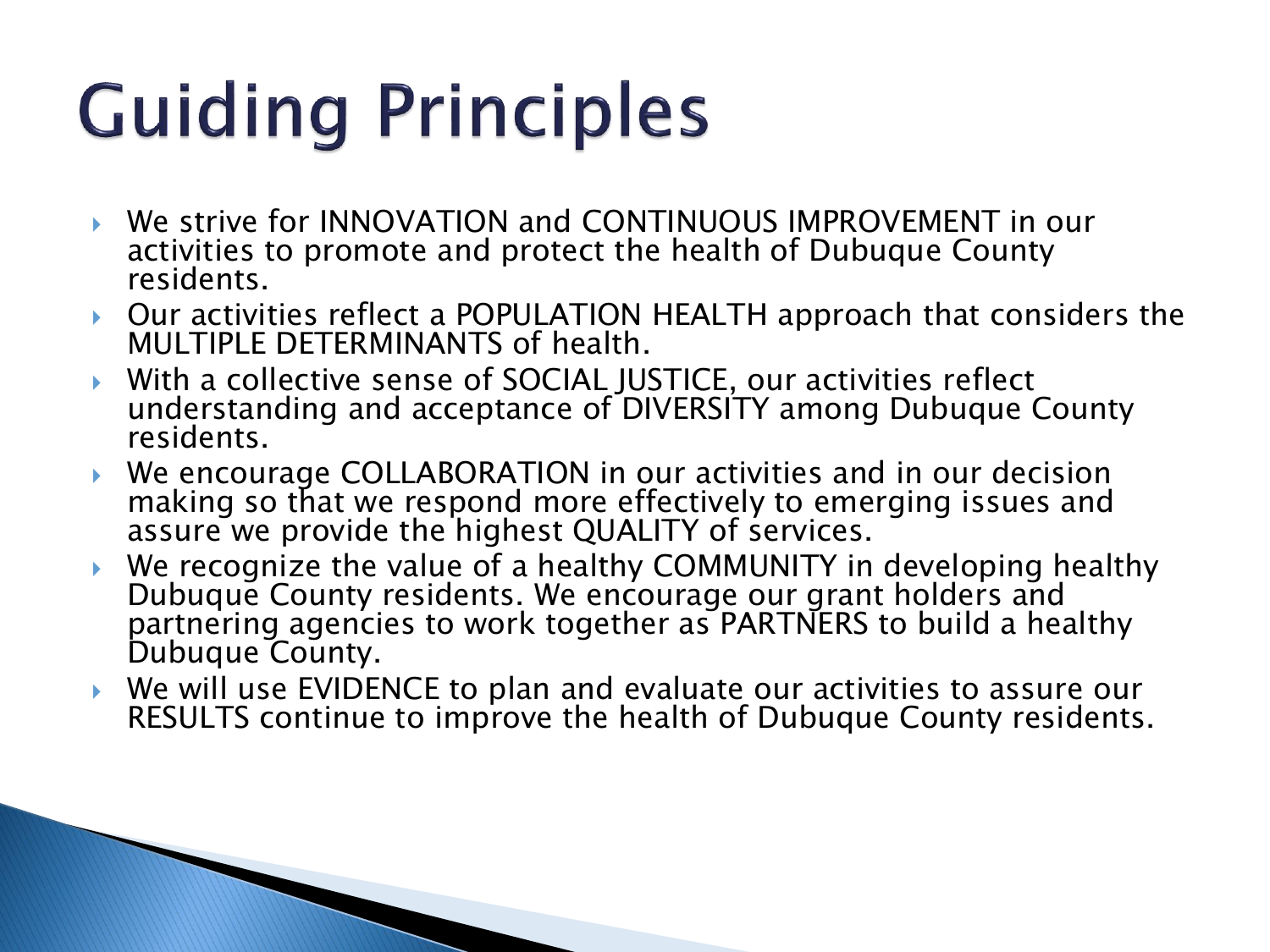### **Iowa Department of Public Health Model**

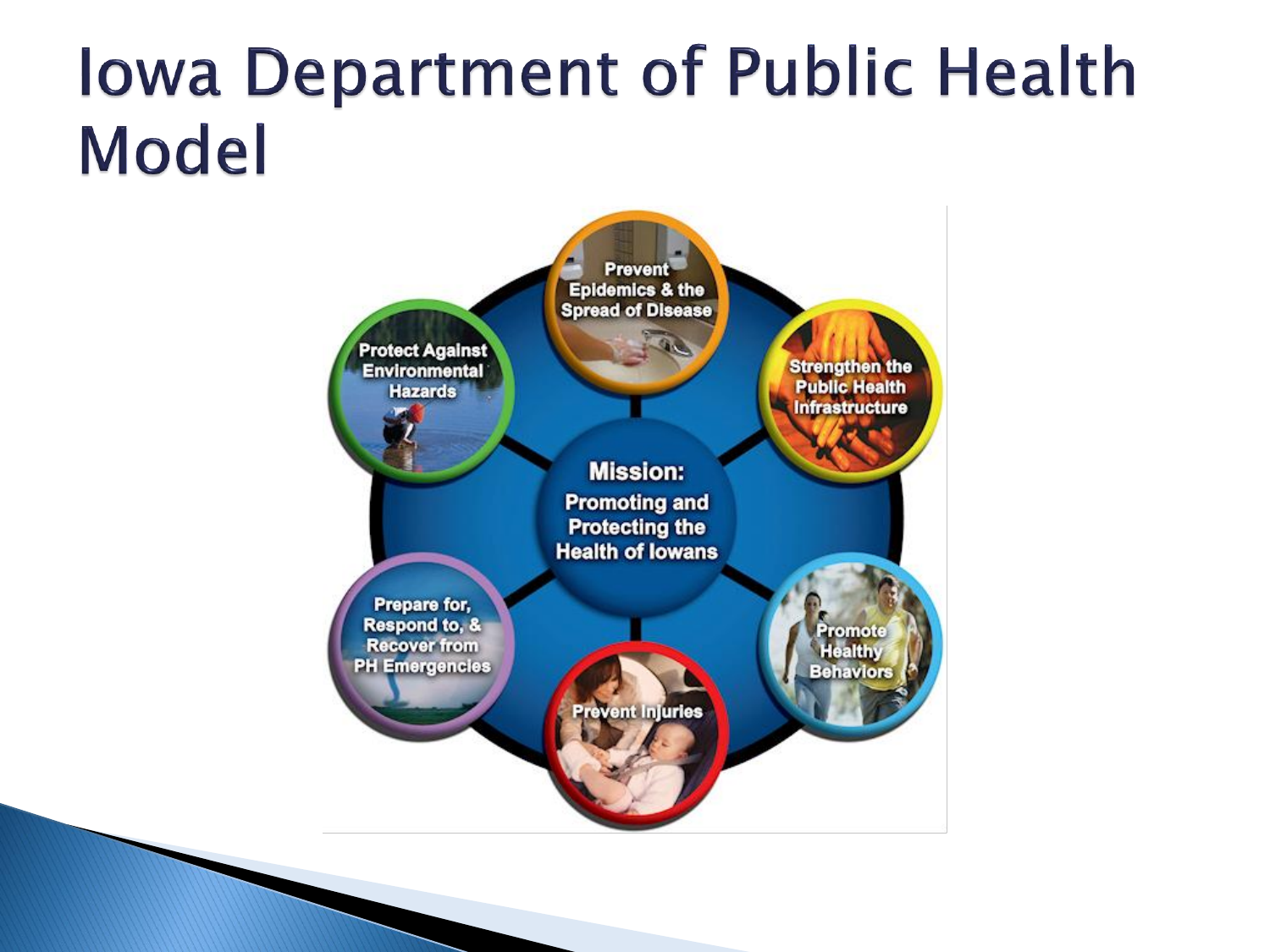# **Public Health Goals**

- ▶ Prevent Epidemics and Spread of Disease
	- Achieved through;
		- Health Alerts
		- Subcontract with Epidemiologist from VNA
		- Water testing
		- Healthy Living Grants (Lead Grant)
- ▶ Promote Healthy Behaviors
	- Achieved through;
		- VNA services
		- Care for Yourself Grant
		- Dubuque County Food Policy Council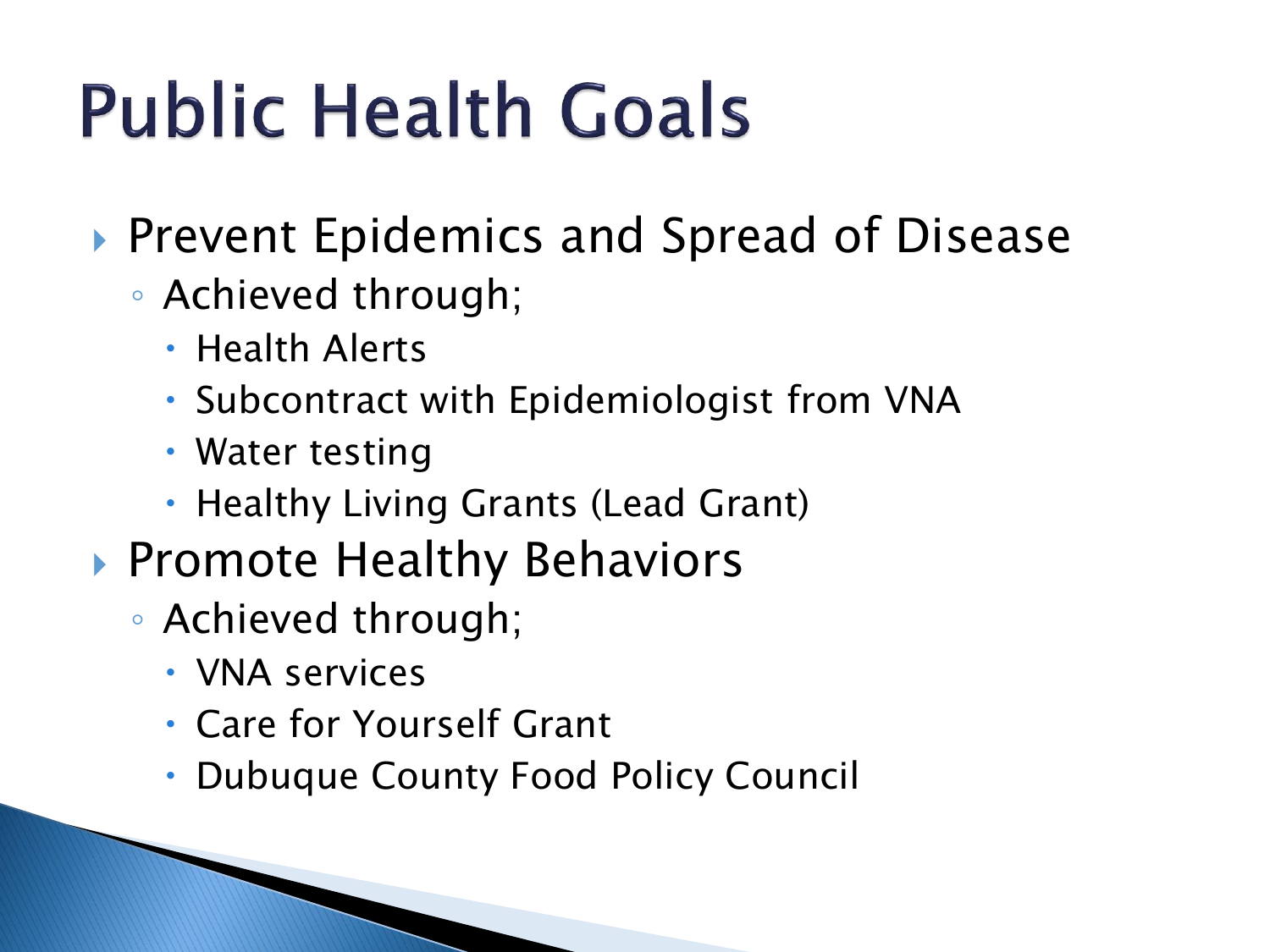# **Public Health Goals**

### **Prevent Injuries**

- Achieved through;
	- Community Health Needs Assessment Health Improvement Plan (CHNA HIP)
	- Community Transformation Grant (CTG)
	- Wellness Coalition
- ▶ Protect Against Environmental Hazards
	- Achieved through;
		- Water tests
		- Septic system inspections
		- Well inspections
		- Septic pumper truck inspections
		- Lead grant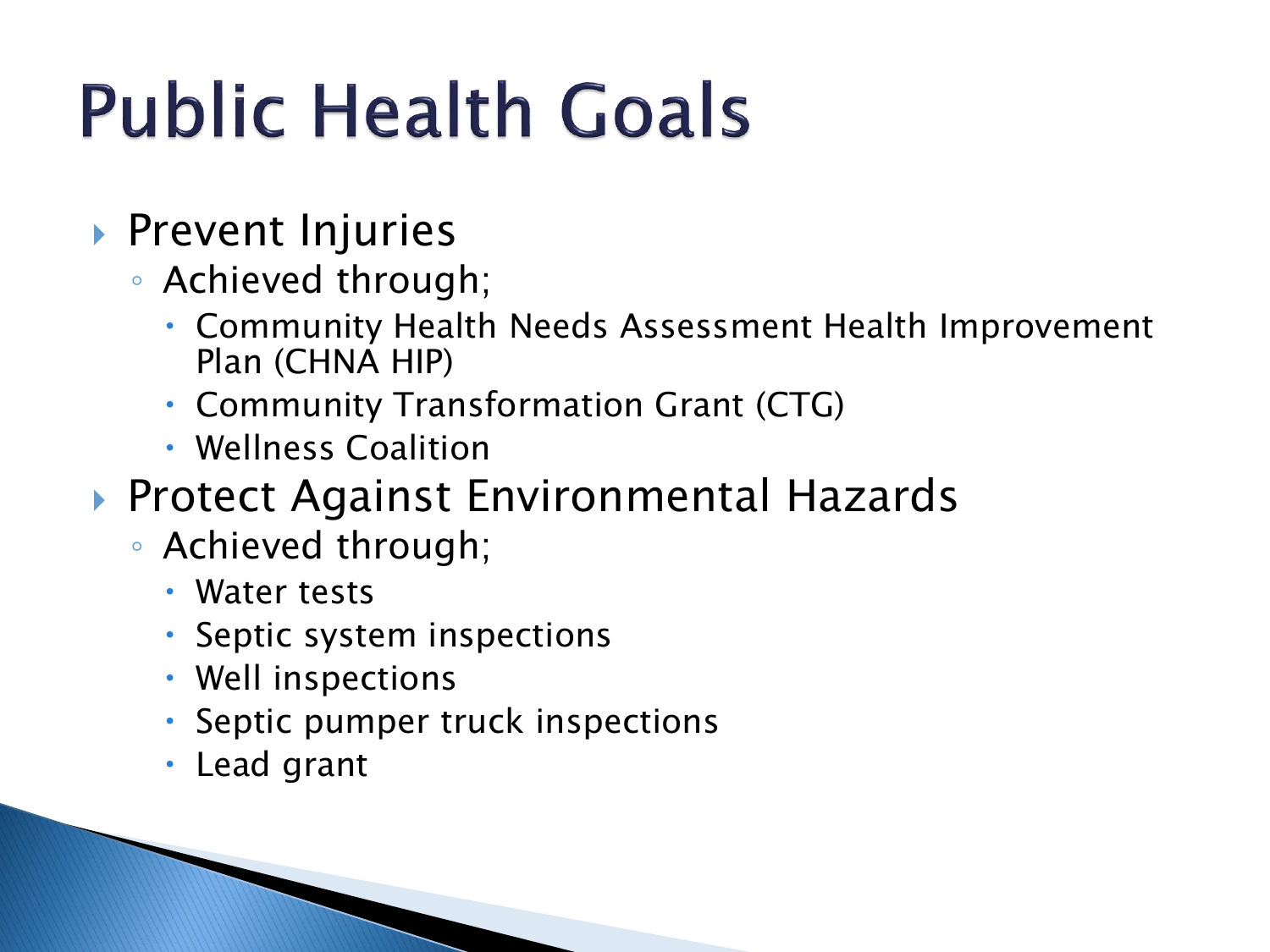# **Public Health Goals**

- ▶ Strengthen Public Health Infrastructure
	- Achieved through;
		- CHNA HIP
		- Immunizations
- ▶ Prepare for, Respond to, and Recover from Public Health Emergencies
	- Achieved through;
		- Preparedness Grant No Longer
		- Exercises/Drills CMS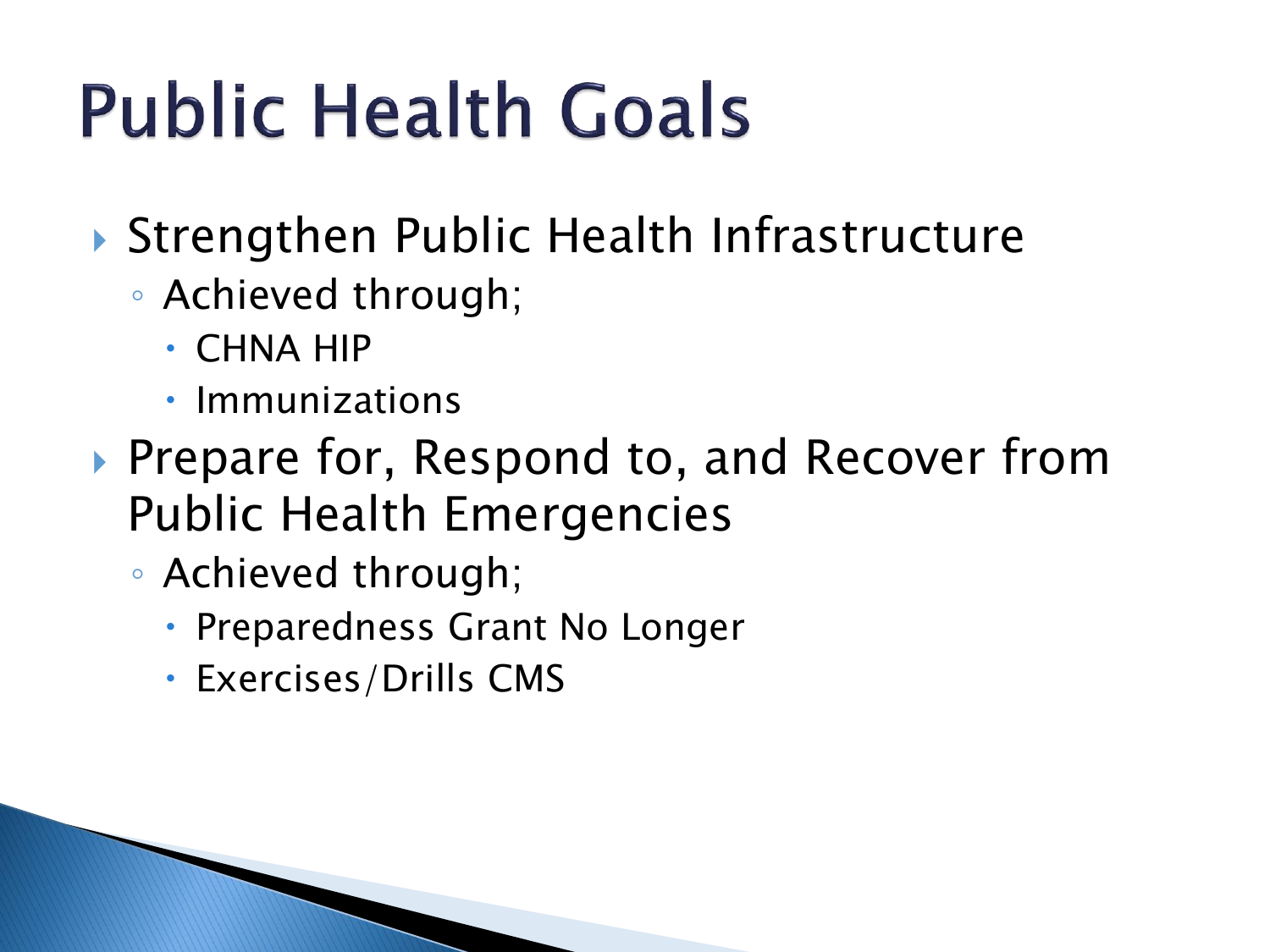# **Areas of Focus**

- Environmental Health
	- Making sure Dubuque County residents are safe where they live, work, and play.
- ▶ Public Health
	- Supports local capacity to assess, plan, and ensure basic standard of service delivery.
	- Increases the capacity of the local board of health to safeguard the health and wellness of communities by providing leadership to engage community stakeholders to support health promotion and preventative services.
	- Ensuring local health agencies are prepared to respond during public health emergencies and natural disasters until additional help arrives.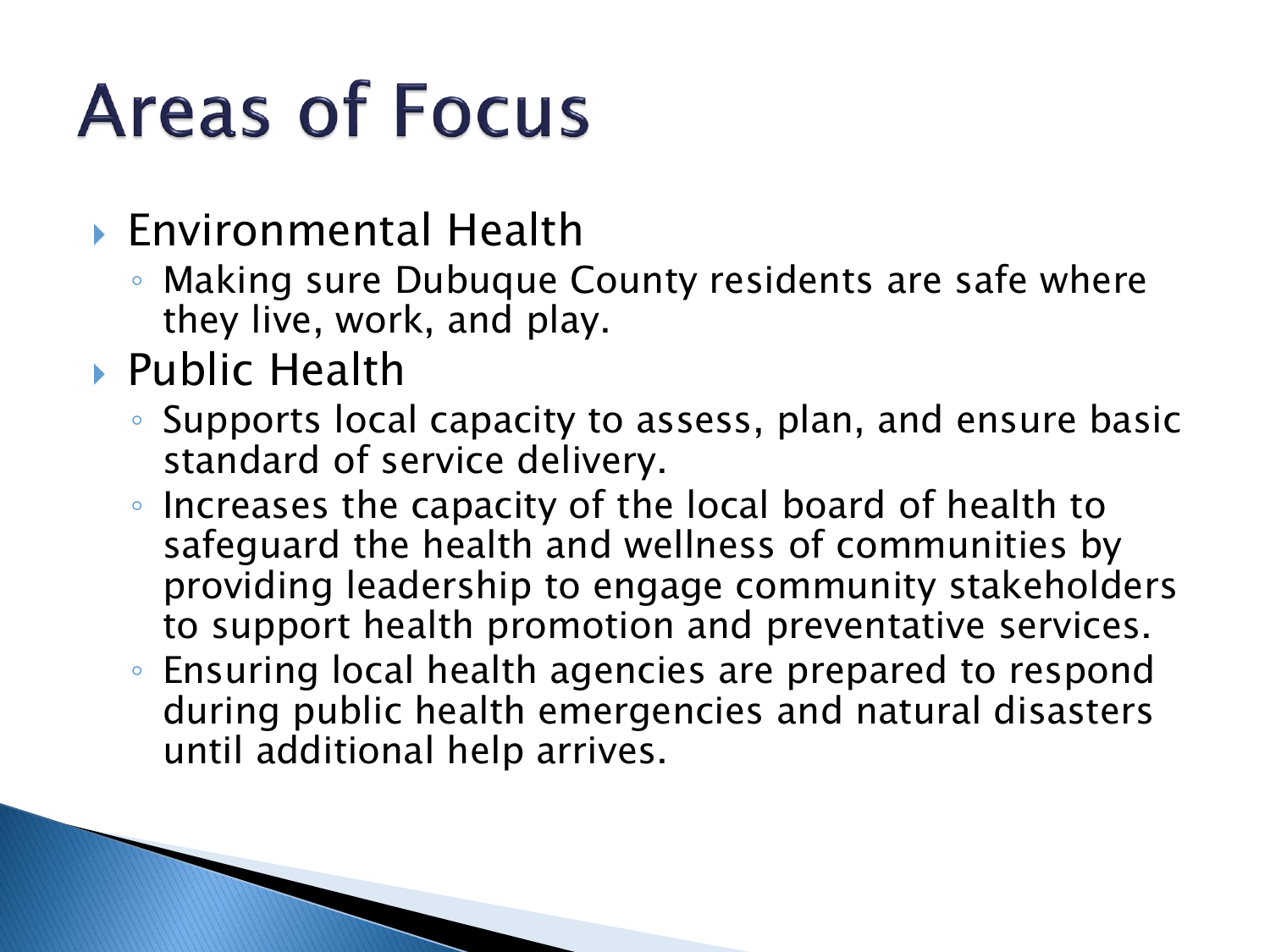# Achievements

- ▶ The Health Department has been involved being the chair, member or on steering committee or board with the following planning initiatives or updates over the past year:
	- Iowa Region 6 Public Health Emergency Preparedness Committee
	- Iowa Region 6 Public Health Environmental Committee Dubuque County Wellness Coalition
	- Dubuque County Preparedness Committee Dubuque Eats Well-Healthy Hometown
	- Dubuque County Area Disaster Volunteer Council Dubuque County Society for Special Needs
	- Community Health Needs Assessment and Health Improvement Planning
	-
	- University of Dubuque Nursing Board Iowa Groundwater Association
	- National Association of School Nurses –Past National Director
	-
	-
- DASAC
- 5210 Grants
- Dubuque County Food Policy Council
- 
- 
- 
- Quality Improvement Champion Program
- Clarke University of Nursing Board National Association of County and City Health Offices (NACCHO)
	-
	- Iowa State Association of Counties (ISAC)
- NICC Nursing Board Iowa Environmental Health Association (IEHA)
- NICC EMS Advisory Board Iowa Public Health Association (IPHA)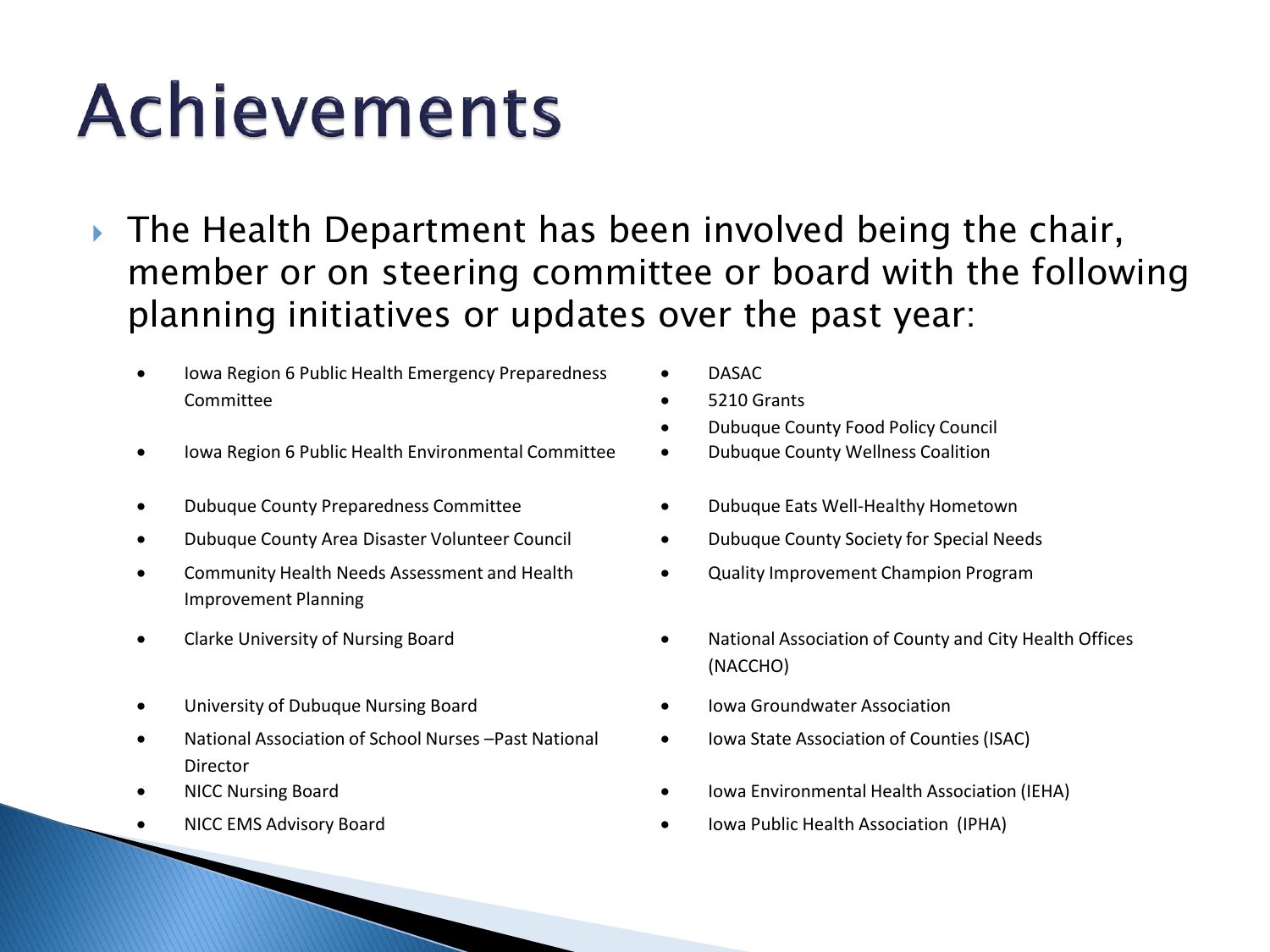# Achievements

### ▶ Public Health Achievements:

- FEMA required Intermediate and Advanced Incident Command Educational Classes-10 classes to date-NIMS, COOP/COG
- Crisis Bags
	- 1800 bags distributed to County Colleges, Schools, Churches, City Offices, County City Clerks/Chambers' Offices, currently and County Offices
- AEDS
	- Purchased AEDS for County Maintenance Barn, Western Dubuque Elementary School, Dubuque County Fairgrounds, 8 County Clerks Offices
- ▶ Stop The Bleed
	- Multiple classes provided throughout the county.
- **Law Enforcement**

CPR, AED, Bloodborne Pathogens classes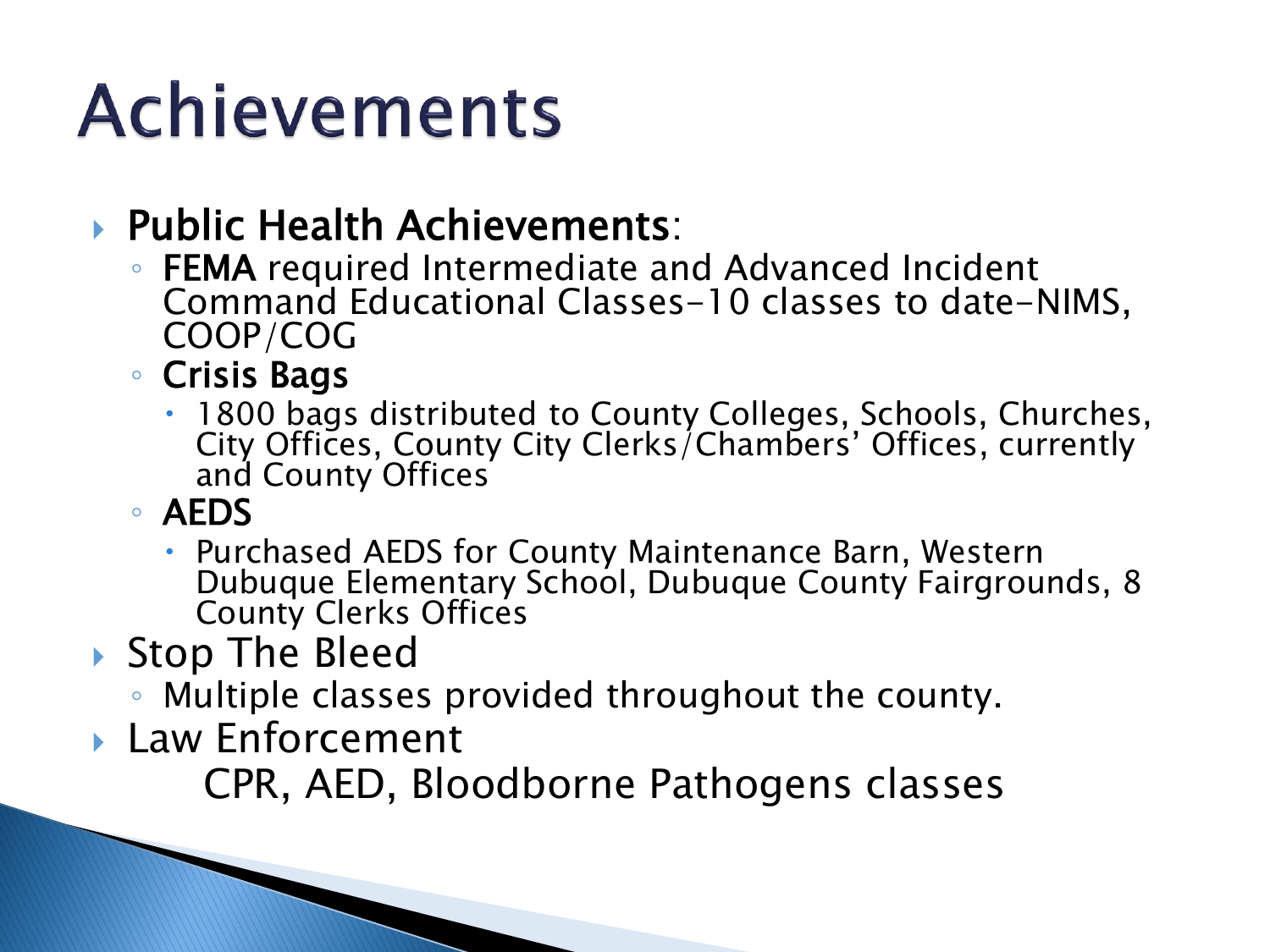### Environmental Health Grants

- Grants to County---\$30,927:
	- PURPOSE: protect groundwater quality through the testing of private water wells, the plugging of abandoned private water wells, and the reconstruction of private water wells.
- Healthy Homes and Childhood Lead Poisoning Prevention Program --\$8,808:
- Subcontract to City Health.
	- PURPOSE: provide funds to ensure that childhood lead poisoning prevention activities are conducted.
		- The required services are blood lead testing, data management, environmental case management, medical case management, education and outreach, and the local coalition.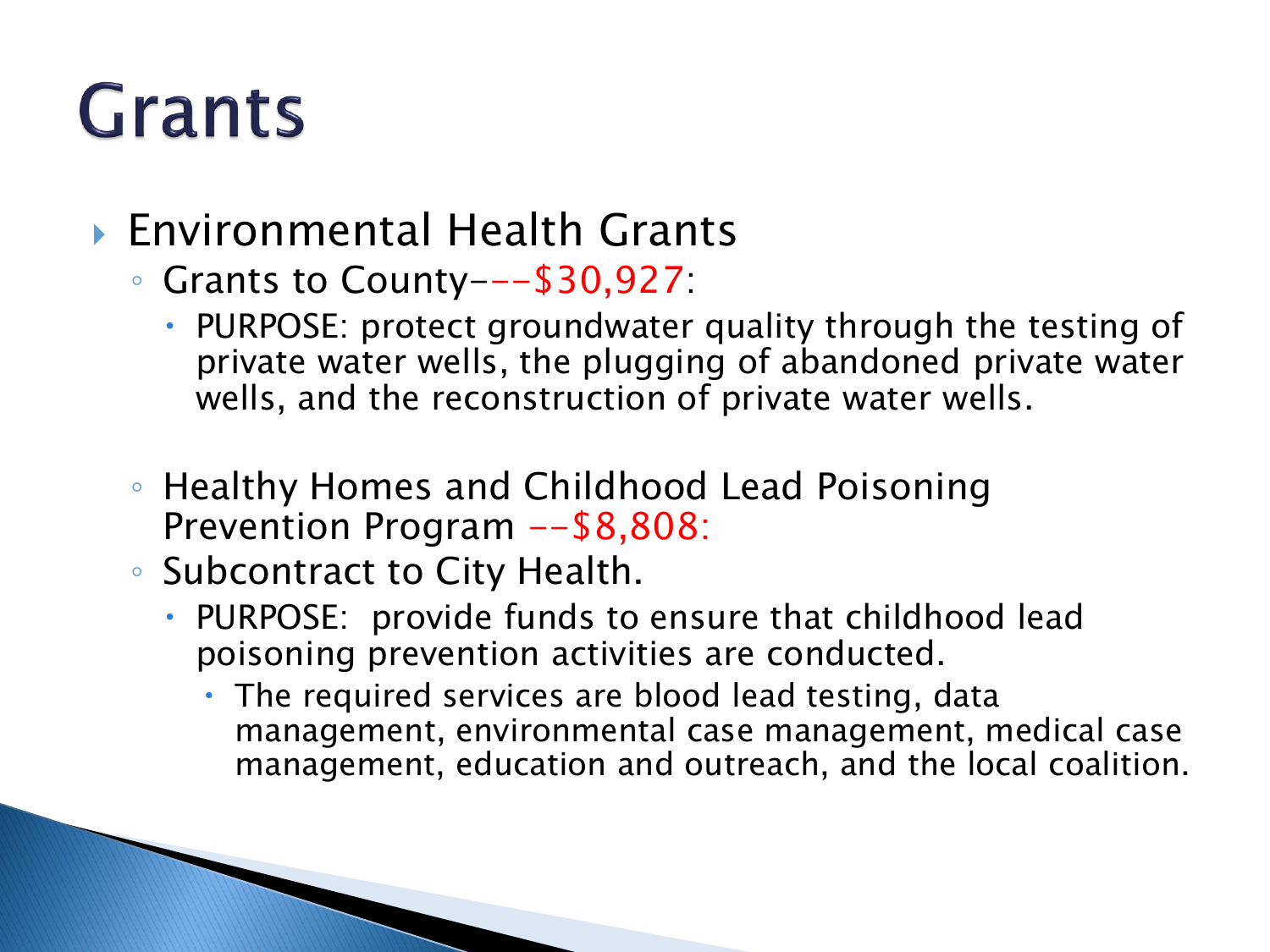- Public Health Grants
	- $\degree$  Care for Yourself  $-\frac{23,160}{\degree}$
	- Subcontract to VNA
		- PURPOSE: provide screening, diagnostics, and cardiovascular-related intervention services to lowincome, underinsured or uninsured for women ages 40-64 years of age.
	- WiseWoman--\$12,950
		- PURPOSE: provide services to Iowa Breast and Cervical Cancer Early Detection Program.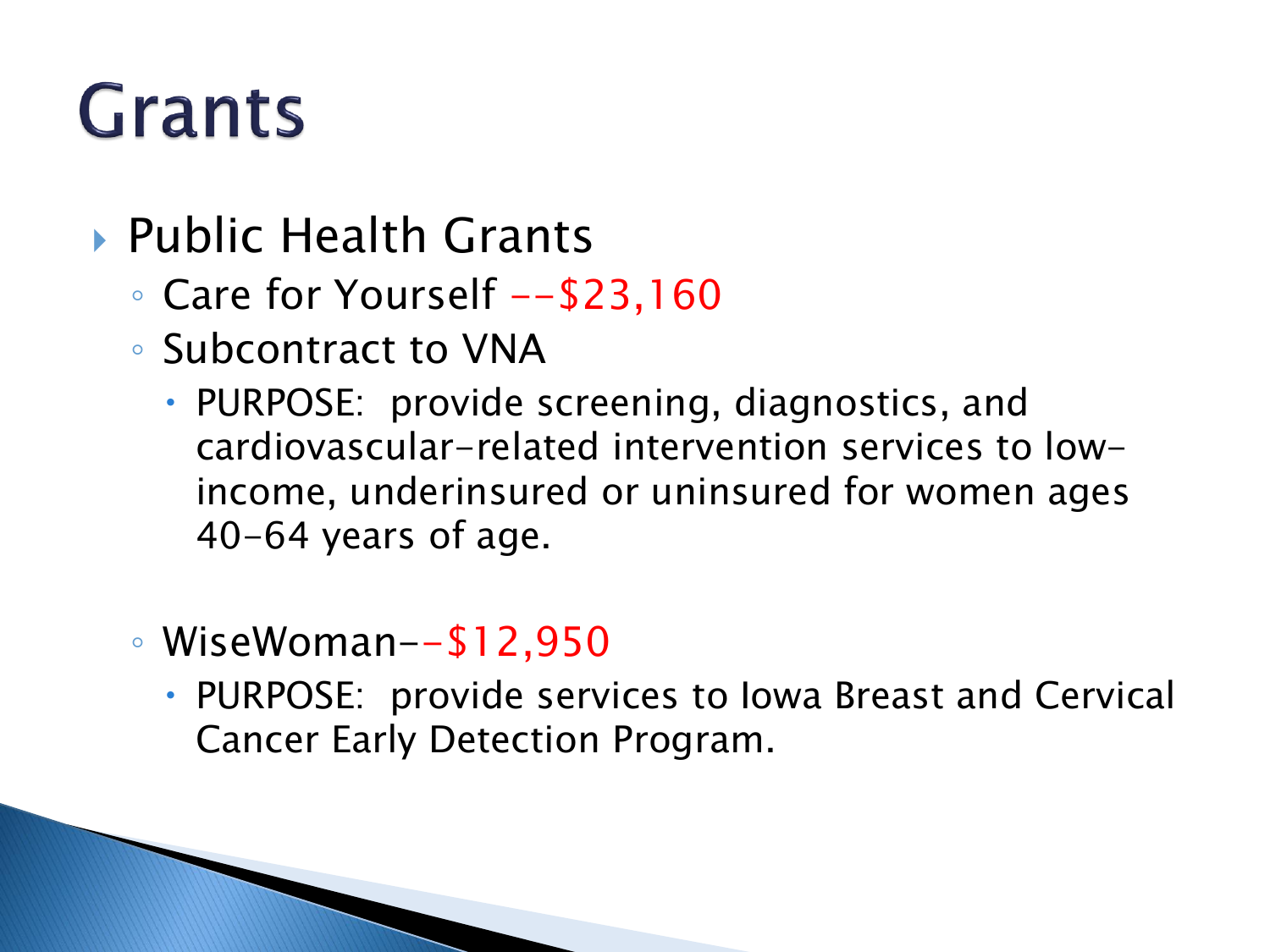#### ▶ Public Health Grants

- FY13 LOCAL PUBLIC HEALTH SERVICES STATE APPROPRIATION –\$211,137
- Subcontract to the VNA.
	- PURPOSE: To support the improvement of organizational capacity of local boards of health.
	- To develop conditions for healthy people and healthy communities.
	- To support the local board of health in progressing towards compliance with the Iowa Public Health Standards within their jurisdiction.
	- To support the improvement of local public health capacity to address health priorities by providing partial financial support as defined in 641 IAC chapter 80 (135).
	- To assure the provision of core public health functions and essential public health services by the CONTRACTOR, as those terms are defined in 641 IAC 77.2 (137).
	- To assure the provision of public health nursing and home care aide services for persons within the county.
- Immunization--\$18,320

**Road** 

 PURPOSE: increase immunization rates in children, adolescent and adults for recommended vaccines.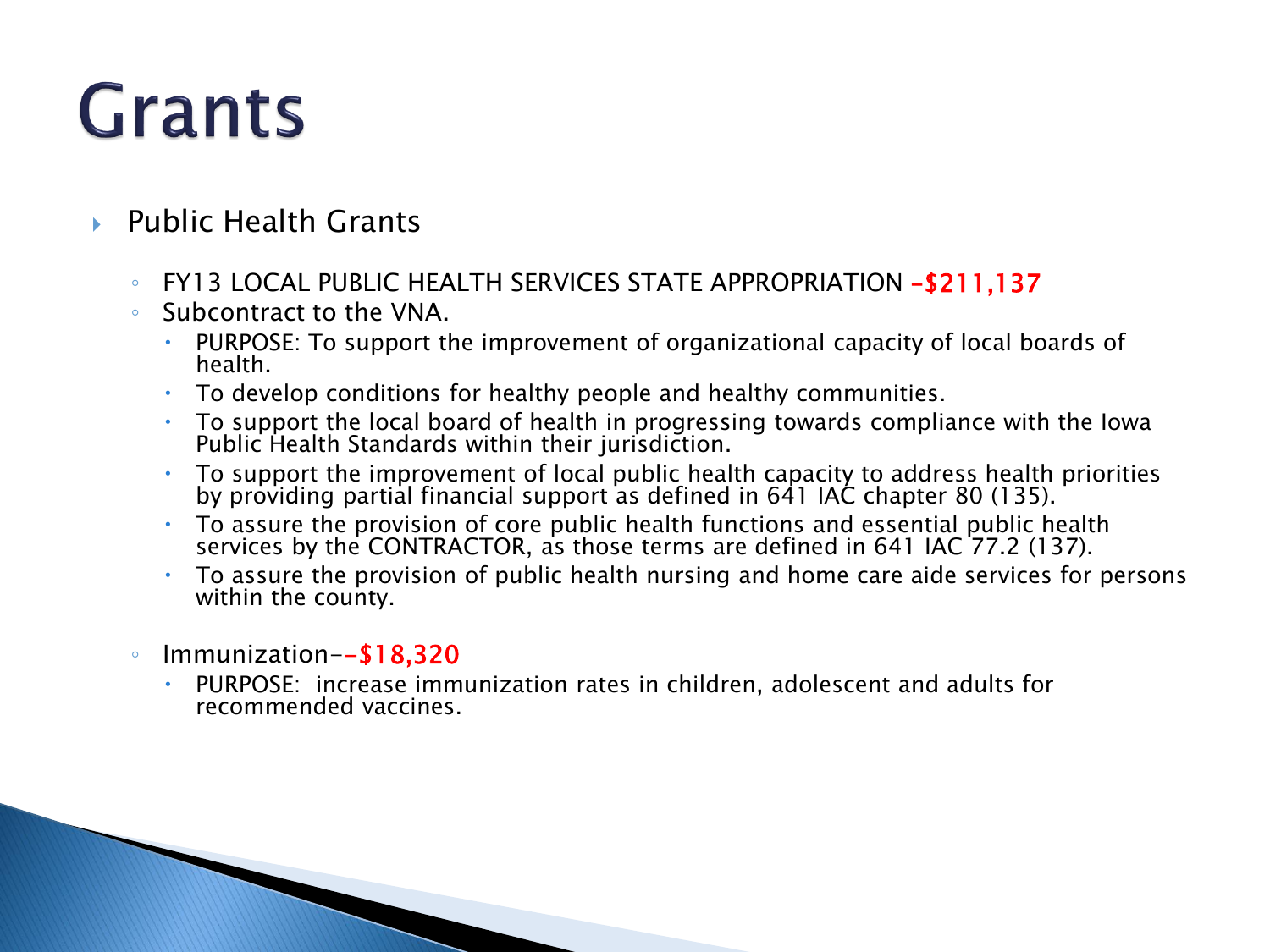#### ▶ Public Health Grants

- Prevention and Management of Diabetes and Heart Disease and Stroke--\$14,400
	- PURPOSE:improve access to, participation in and coverage for diabetes, hypertension, high blood pressure and high cholesterol. Link community resources and clinical services that support systematic referrals.
- Public Health Emergency Preparedness --\$0
	- PURPOSE: to improve preparedness and response capabilities for emergencies whether deliberate, accidental, or natural by helping county public health demonstrate measurable and sustainable progress toward achieving the Public Health Preparedness Capabilities and promoting prepared and resilient communities.
	- To prepare county public health and healthcare to prevent, protect against, respond to, mitigate, and rapidly recover from threats to human health and national health security.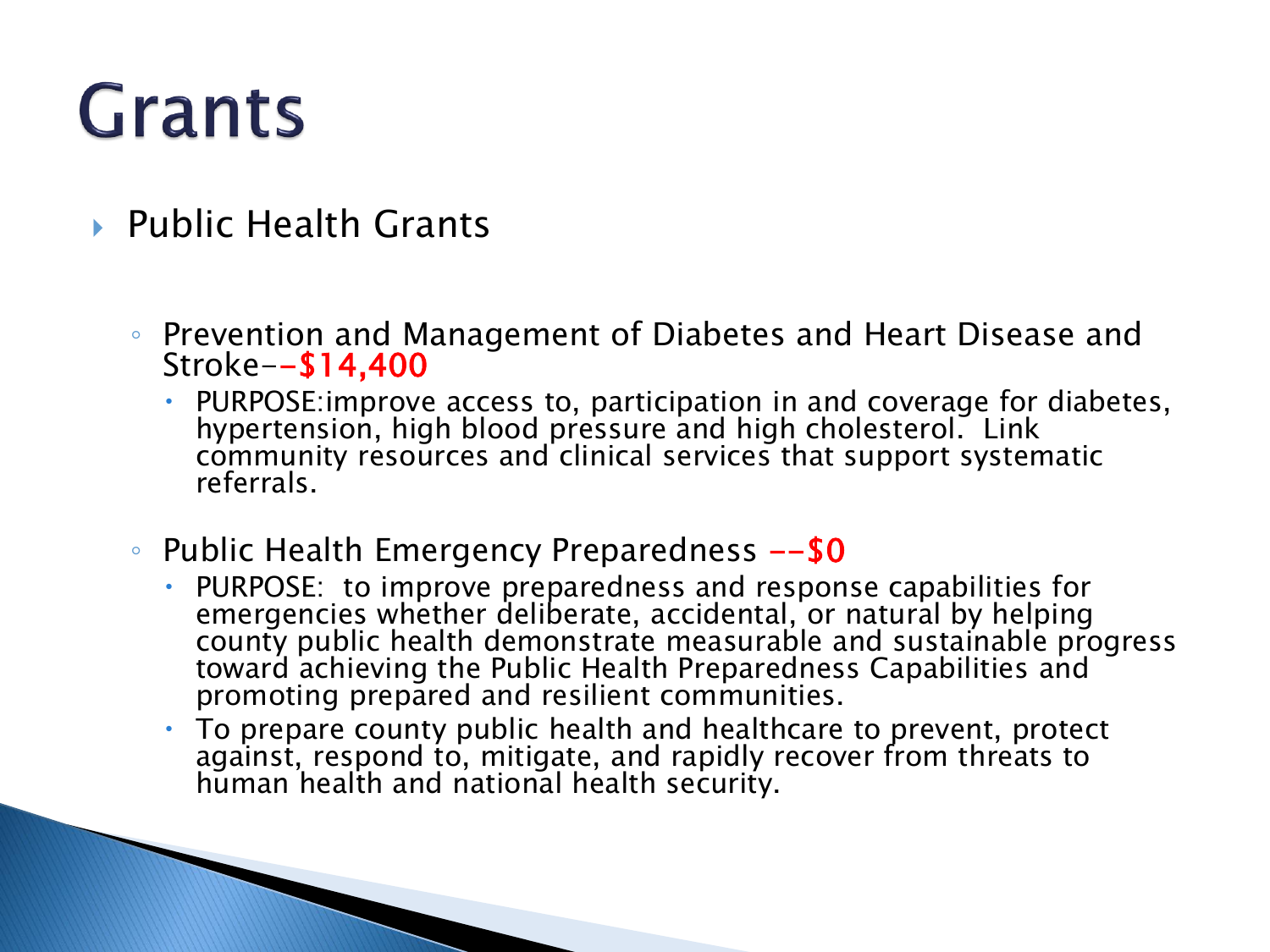# **Upcoming Projects**

- Environmental Health
	- Education
		- Public Health personnel will attend seminars and trainings to keep current on State of Iowa Codes and Regulations on environmental such as water well issues
	- Lab Certifications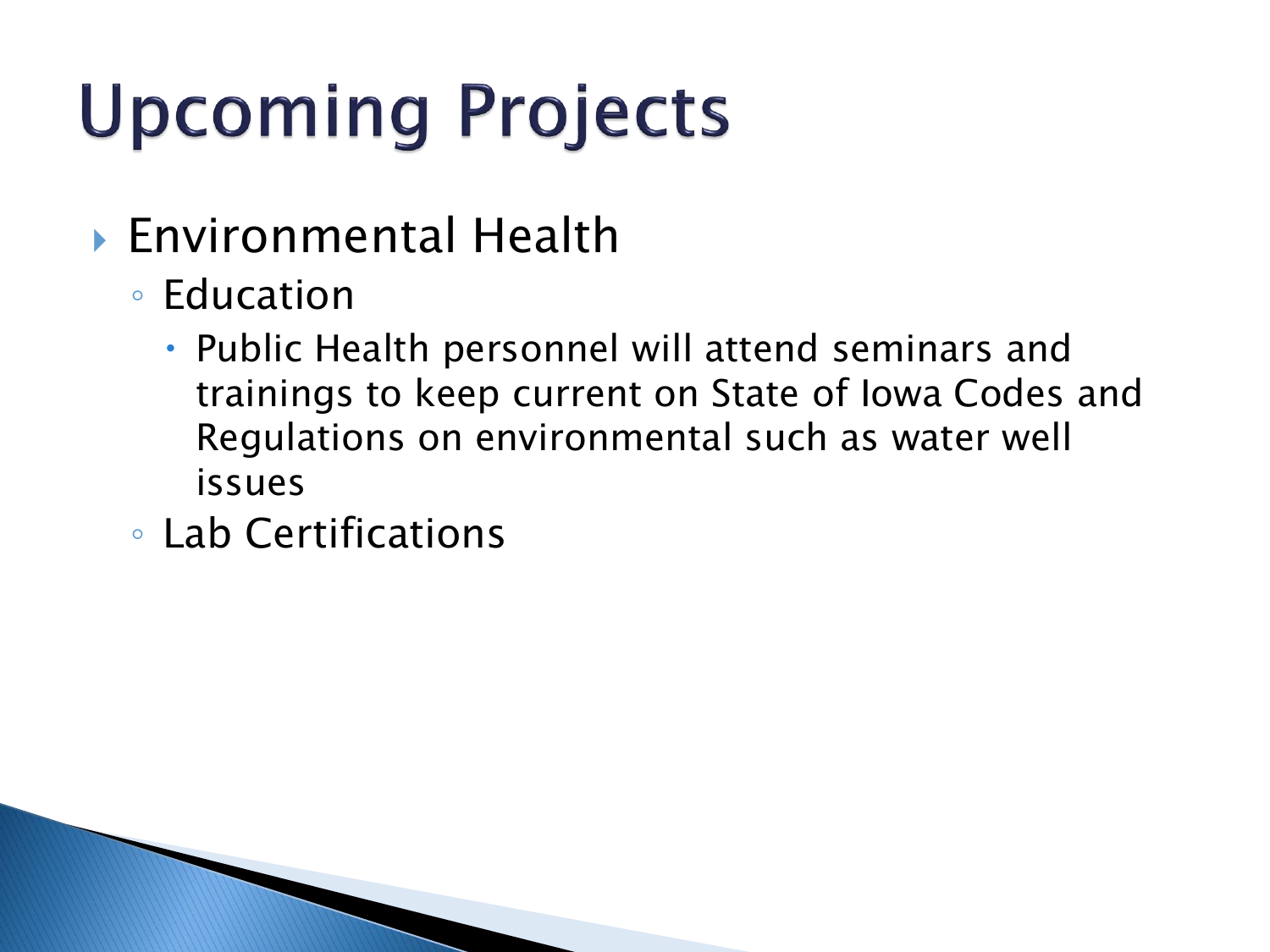# **Upcoming Projects**

- ▶ Public Health
- Maintain and oversee all grants for the FY20/21 All grants that we have mentioned in the report will be honored in FY20/21 at this time.
- ▶ Preparedness Planning

**The Common Street** 

- Continue to develop our County's Preparedness Plan working with key individuals such as Tom Berger-EMA Coordinator. Update NIMS classes for the designated County Employees that will assist in the time of a disaster. Continue with our county wide coalition that will bring to the table the public health agencies, EMS, hospitals, Long Term Care, etc.
- ▶ Iowa Department of Public Health and CDC Initiatives
	- Maintain and provide all state initiatives that are directed through the Health Office (i.e. Health Alerts, influenza monitoring, etc.).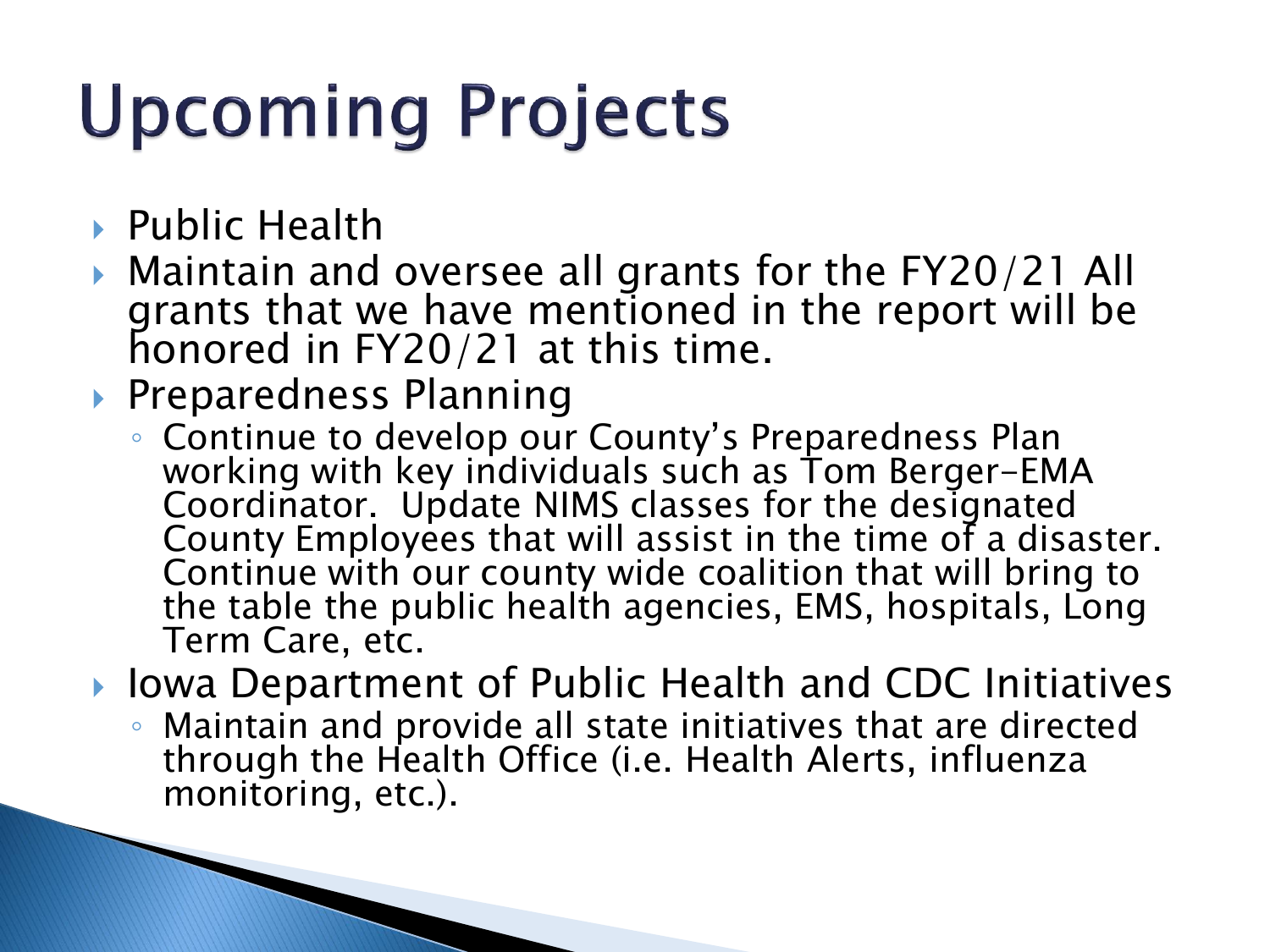# **Future Projects**

▶ Implement the National Public Health Performance Standards Program

◦ The Essential Services provide a working definition of public health and a guiding framework for the responsibilities of local public health systems

 $AD 1c-L$ Maintain facilities that are clean, safe, accessible, and secure.

1. Policy on maintenance of facilities. 2. ADA compliance audit.

Purpose: The purpose of this criterion is to assure that the local health agency's facilities are clean, safe, accessible, and secure.

Significance: It is important to work and serve the community in a clean, safe, accessible, and secure building. Guidance: The policy should identify lead responsibility for maintaining facilities. The ADA compliance audit can be a self-assessment. Site visitors will tour the health department during the onsite visit. For agencies without maintenance responsibilities, document an annual review of the policy and any correspondence with the maintenance agency regarding needed changes.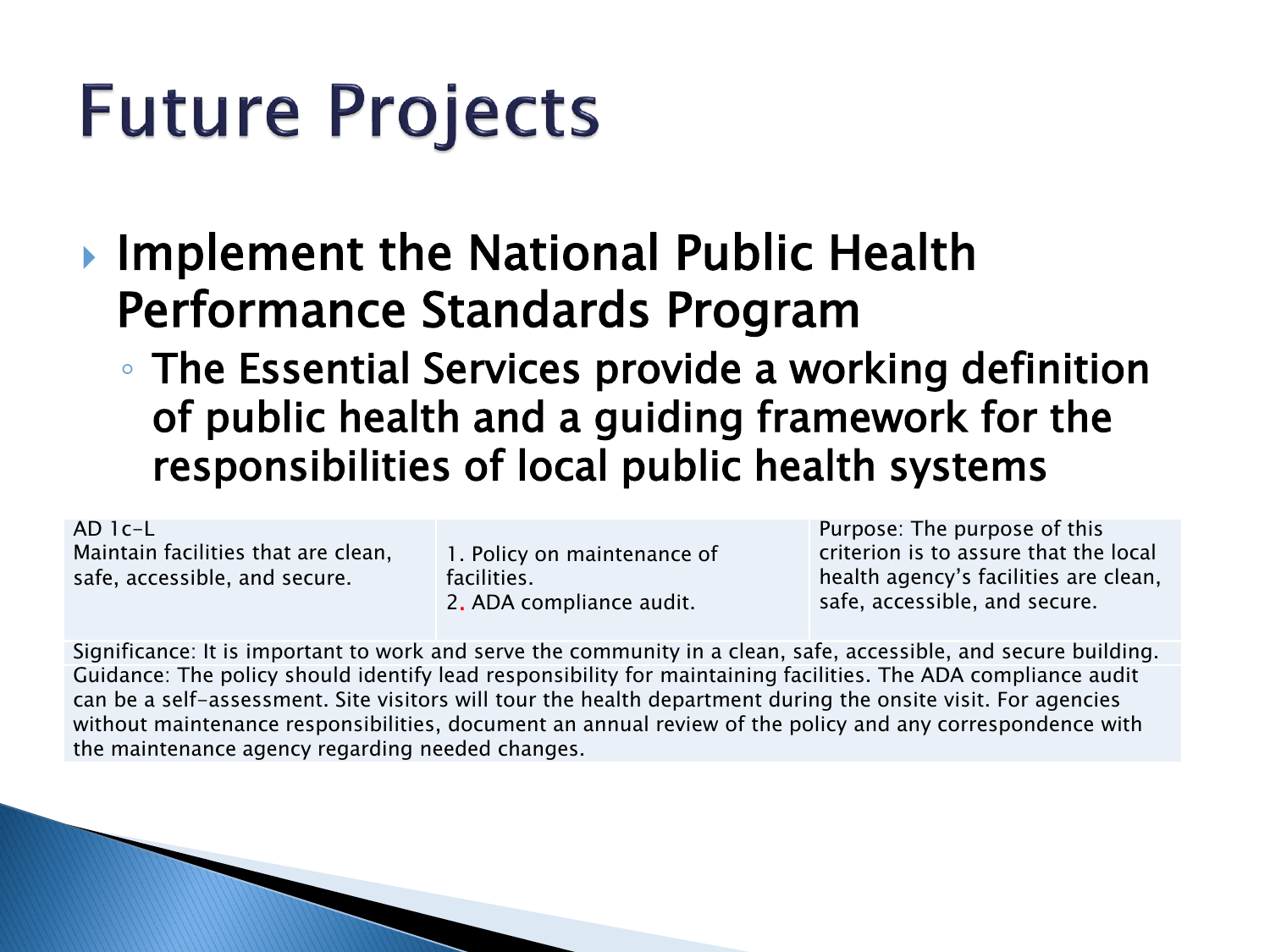### **Issues Impacting Department**

Board of Health Subcommittees: Financial Immunizations Environmental Substance Abuse Healthy Lifestyle Food Policy Council